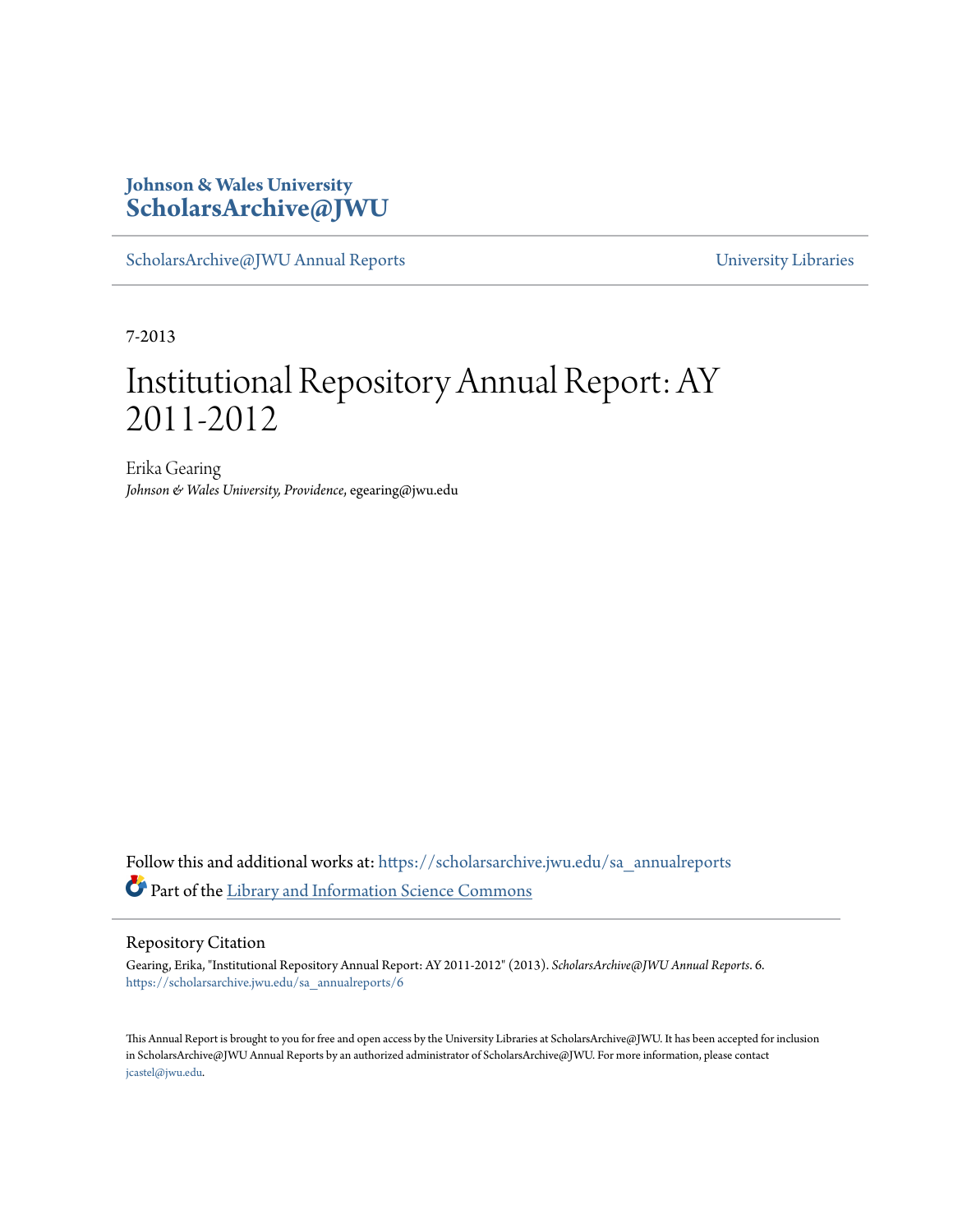

ScholarsArchive@JWU

# **Annual Report AY 2011-2012 Year 6**

**Prepared by:**

**Erika Gearing, Reference Services Librarian & ScholarsArchive@JWU Administrator**

**July 2013**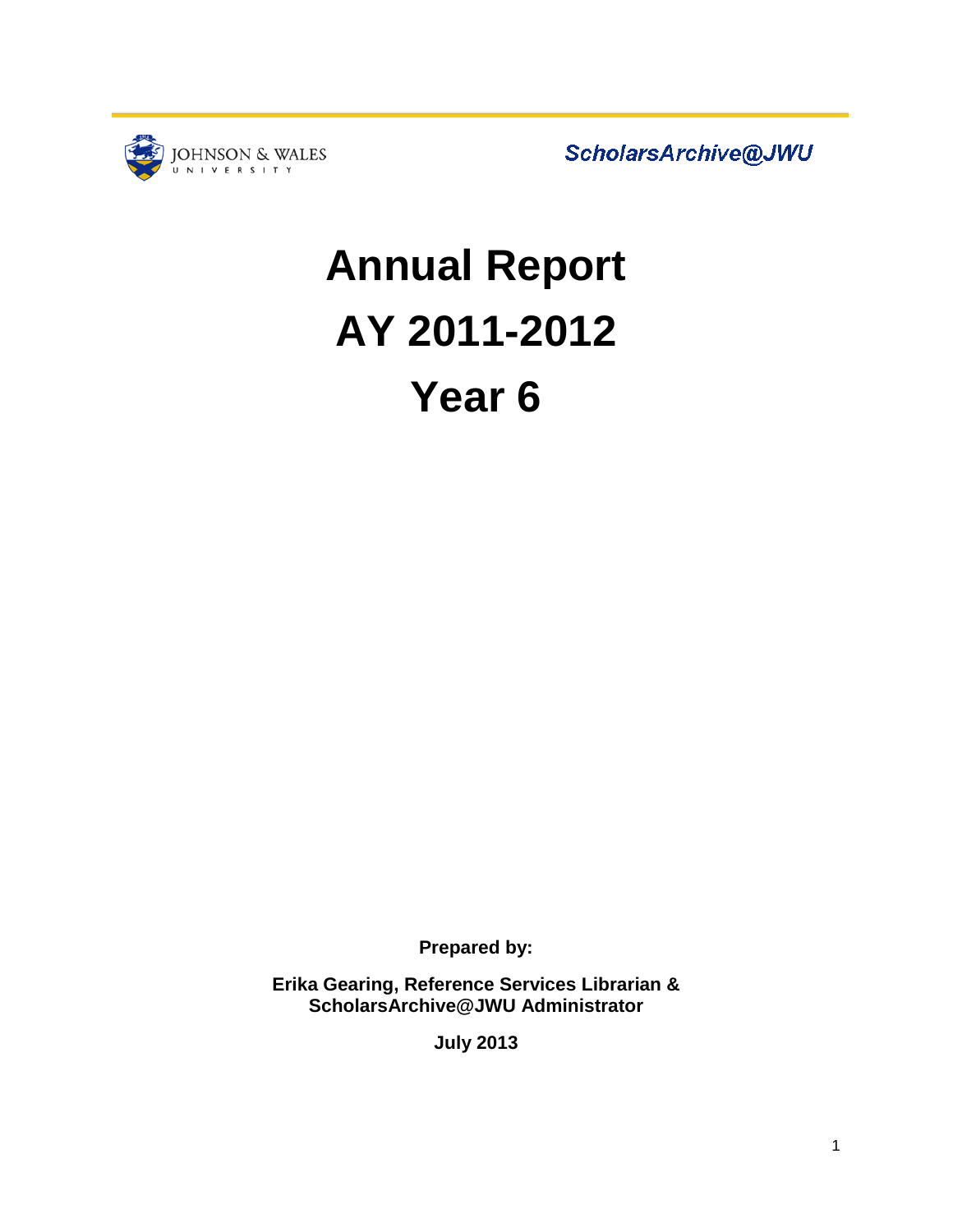#### **Overview**

The *ScholarsArchive@JWU* is an Institutional Repository and digital showcase that provides open access to journal articles, working papers, dissertations and theses, and other creative works published by the Johnson & Wales University faculty, staff, colleges, departments, and students. The IR also holds several special collections of restaurant menus.

The *ScholarsArchive@JWU* is a unique library service that provides an open access platform for faculty, staff, and students to share their knowledge and contributions with the global community. The *ScholarsArchive@JWU* is also an invaluable promotional and marketing tool for contributors and the university. Prospective students, faculty, and staff can easily access examples of high quality scholarship, publications, events, and creative works.

#### **This report covers activity from: July 2011 – June 2012**

#### **Activity Summary**

Marketing and outreach initiatives resulted in a number of new works from a variety of departments, faculty, staff, and students. There were a total of 848 items added to the IR; 582 more items than last year. New partnerships created with the MBA graduate faculty and the Center for Research and Education were particularly successful. There was a large contribution of work from two humanities professors, as well as an ESL faculty member. The library was the recipient of a very unique travel menu collection from Brown University Library on behalf of a Brown University alumnus, to which we are extremely grateful. Three research requests were fielded, two of which were related specifically to the restaurant menu collections. This academic year also began new social media marketing initiatives from the library specifically targeting items of interest from the ScholarsArchive@JWU.

#### **Summary of New Content**

- 450 [Marilyn B. Feingold collection menus](http://scholarsarchive.jwu.edu/mbf_collection/)
- 119 [National Restaurant Association collection menus](http://scholarsarchive.jwu.edu/menus/)
- 118 [Brown University Alumnus Travel collection menus](http://scholarsarchive.jwu.edu/brownuniversity_alumnus_menus/)
- 42 [Center for Research & Evaluation works](http://scholarsarchive.jwu.edu/research/)
- 39 [School of Arts & Sciences Humanities and ESL](http://scholarsarchive.jwu.edu/arts_sciences/) faculty works
- 25 [MBA faculty works](http://scholarsarchive.jwu.edu/mba_fac/)
- 14 [School of Technology faculty works](http://scholarsarchive.jwu.edu/sot/)
- 12 [School of Arts & Sciences Undergraduate works](http://scholarsarchive.jwu.edu/student_scholarship/)
- 11 [Dissertations and Theses](http://scholarsarchive.jwu.edu/dissertations/)
- 10 [MBA student works](http://scholarsarchive.jwu.edu/mba_student/)
- 7 [Library staff publications](http://scholarsarchive.jwu.edu/staff_pub/)

#### **New Partnerships and Initiatives**

- School of Arts & Sciences Humanities faculty
- Center for Research and Evaluation
- Alan Shawn Feinstein Graduate School MBA faculty
- School of Technology faculty
- Social media library marketing campaign (Facebook, Twitter)

#### **Donations**

• [Brown University Alumnus Travel Menu Collection,](http://scholarsarchive.jwu.edu/brownuniversity_alumnus_menus/) Brown University Library, January 2011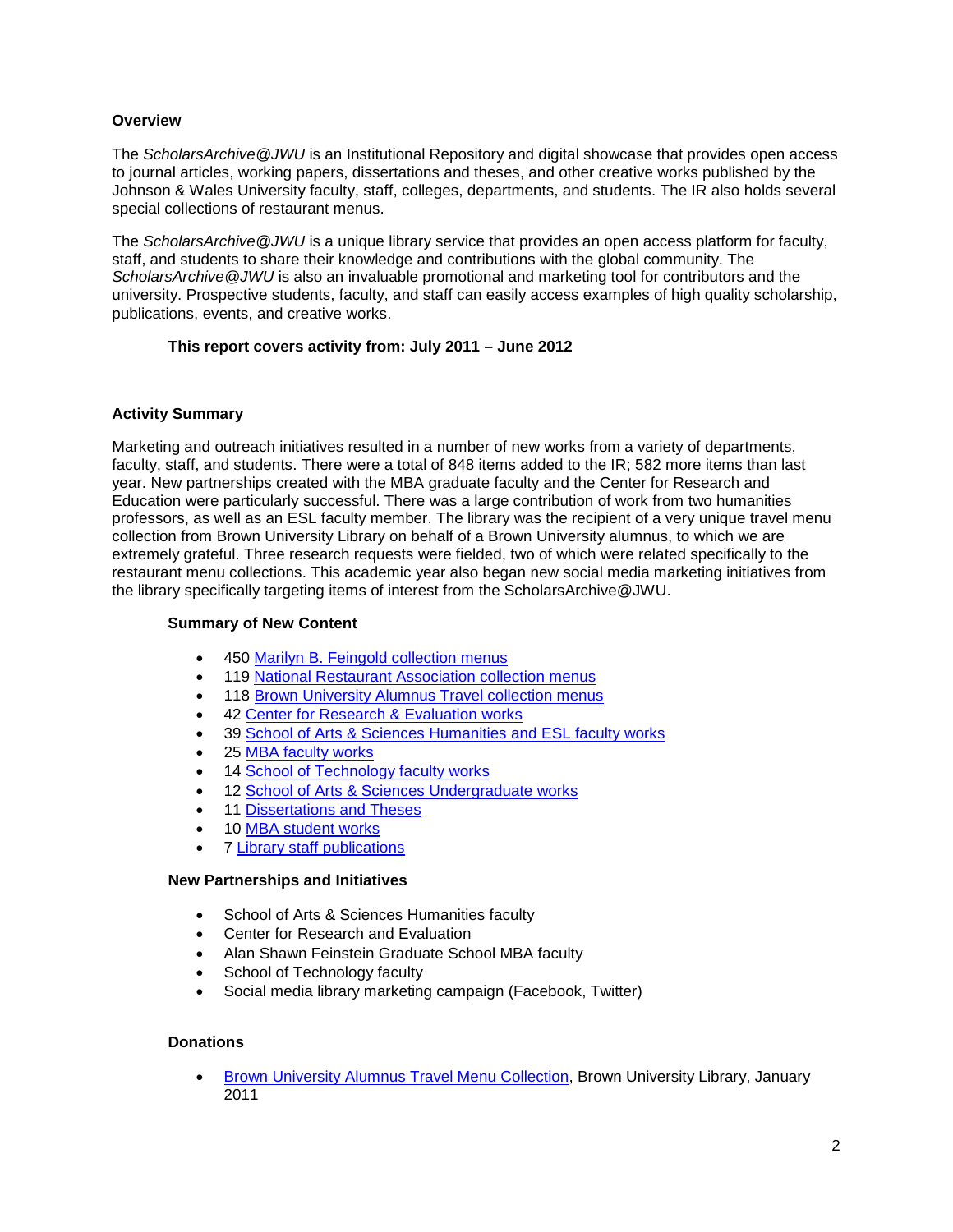#### **Outreach**

- School of Arts & Sciences Faculty Orientation, "Increasing Visibility, Accessibility, and [Citations Through Open Access Publishing,](http://scholarsarchive.jwu.edu/staff_pub/20/)" August 30, 2011
- Alan Shawn Feinstein Graduate School Faculty Meeting, "Increasing Visibility, [Accessibility, and Citations Through Open Access Publishing,](http://scholarsarchive.jwu.edu/staff_pub/14/)" December 7, 2011
- Bepress Webinar Presentation, "Marketing Your IR to Create and Renew Buy-in From [Administrators and Faculty,](http://scholarsarchive.jwu.edu/staff_pub/15/)" December 8, 2011
- Cassola Conference, ["The Economies of Scholarship and Publication: Emerging](http://scholarsarchive.jwu.edu/staff_pub/16/)  [Platforms,](http://scholarsarchive.jwu.edu/staff_pub/16/)" April 13, 2012
- Social media library marketing campaign (Facebook, Twitter)

#### **MEASURES OF USE**

Submissions: 848 items

Downloads: 56,284 (as of 3/26/2013)

Top 20 Items

#### **Title of Work Downloads**

| 1.  | The Effects of Social Media on College Students                                           | 16354 |
|-----|-------------------------------------------------------------------------------------------|-------|
| 2.  | Whole Foods Market ™ Case Study: Leadership and Employee Retention                        | 4342  |
| 3.  | Analysis of the Upscale/Fine Dining Sector in the Restaurant Industry                     | 3713  |
| 4.  | Wynn Resorts, Ltd.                                                                        | 2406  |
| 5.  | <b>Online Versus Face to Face College Courses</b>                                         | 2273  |
| 6.  | The Negative Effects of Tourism on National Parks in the United States                    | 2154  |
| 7.  | <b>Advertising and Consumerism in the Food Industry</b>                                   | 1994  |
| 8.  | <b>Carnival Corporation &amp; plc</b>                                                     | 1992  |
| 9.  | Analysis of the Real Estate Investment Trust (REIT) Industry                              | 1851  |
| 10. | <b>Personal Social Networking: Affects on Companies Hiring Decisions</b>                  | 1442  |
|     | 11. Pinkberry Business Plan                                                               | 1118  |
|     | 12. Assessment of Students' Knowledge of Internet Risk and Internet Behaviors: Potential  | 766   |
|     | <b>Threat to Bullying and Contact by Internet Predators</b>                               |       |
|     | 13. Corporate Social Responsibility: Fallacies and Flaws                                  | 703   |
|     | 14. Exploring Organizational Culture Through Metaphor Analysis                            | 682   |
|     | 15. The Cheesecake Factory - Dessert Menu                                                 | 529   |
|     | 16. Teenagers' Reasons for Listening to Music and the Students' Perception of the Effects | 505   |
|     | of Listening When Completing School Assignments                                           |       |
|     | 17. Music, Mood, and Memory: An In-Depth Look at How Music Can Be Used as a Trigger       | 466   |
|     | to Elicit Specific Emotional Responses and Associated Memories                            |       |
|     | 18. Red Lion Hotel Corporation                                                            | 338   |
|     | 19. Rainforest Cafe                                                                       | 290   |
|     | 20. Using MATLAB to Illustrate the 'Phenomenon of Aliasing'                               | 284   |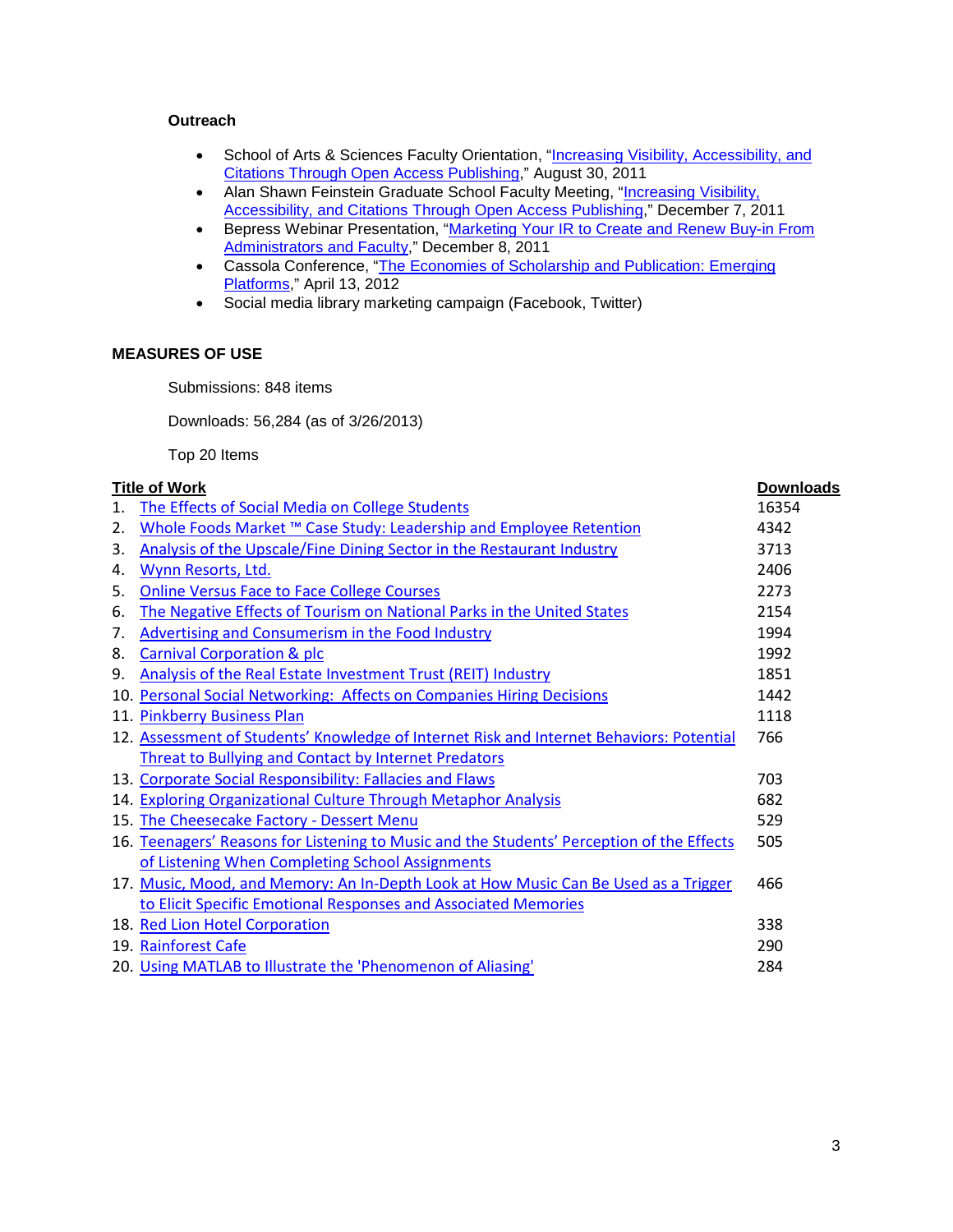#### **Google Analytics™ Data**



#### **Additional Google Analytics™ Data:**

- Pageviews: 55,562
- Pages / Visit: 2.01
- Avg. Visit Duration: 1:13
- Bounce Rate: 77.08%